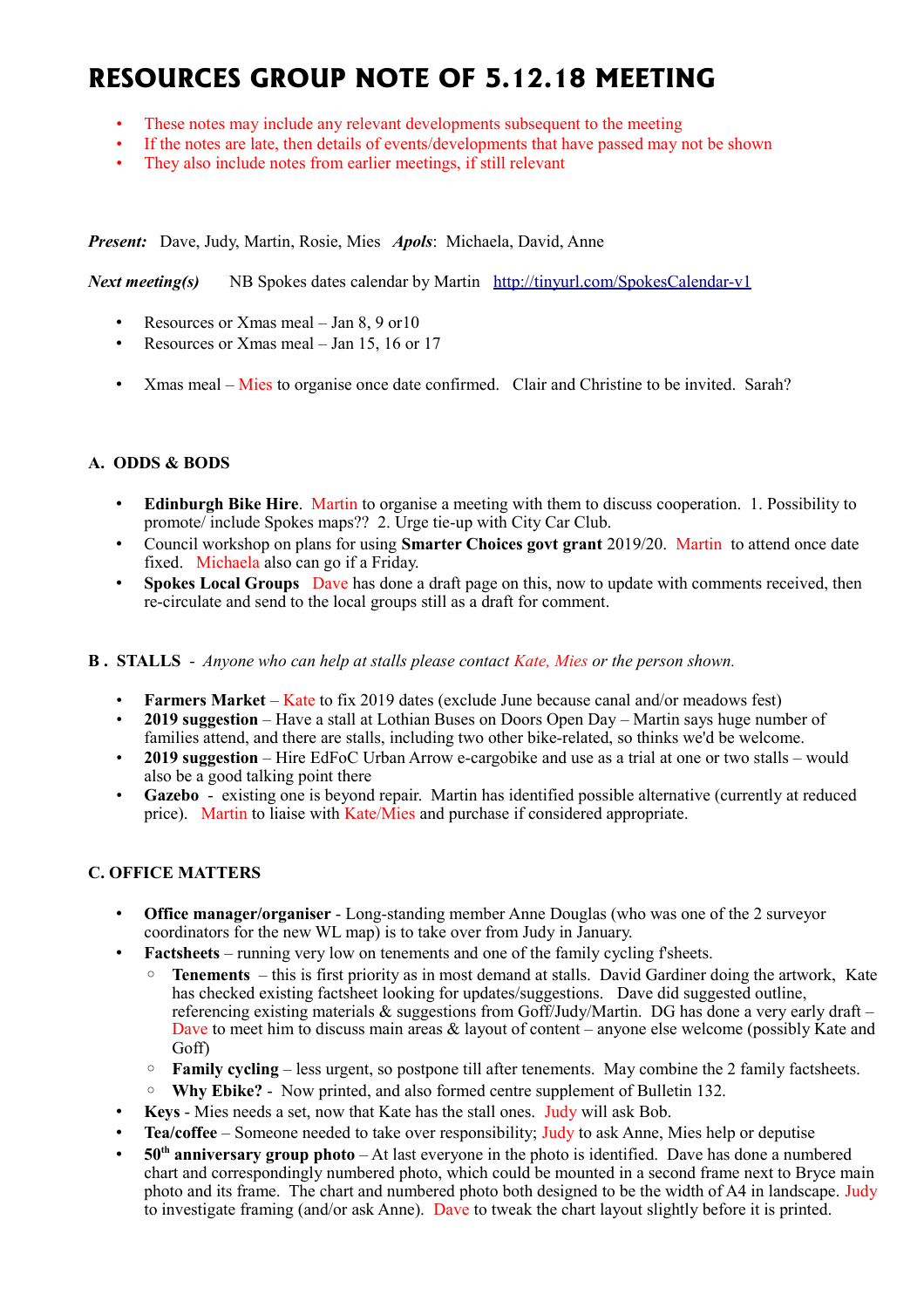## **D. SPOKES PUBLIC MEETINGS** [twitter hashtag #SpokesMtg]

- *"Cycling for All Diversity Rules!!"* i.e. cycling for all ages, abilities and backgrounds. Very successful meeting. [Report on website,](http://www.spokes.org.uk/2018/11/spokesmtg-diversity-opportunity/) tweeted and fbook.
- **2019 Mid March** Probable **Climate, Transport & Cycling**. [*Later*] Dave confirmed with SCCS and Dave Gorman [EdSust] that this is a very good time as the Climate Bill will be in the Scottish Parliament at a useful stage. Martin to look into Augustine v Ed Uni (if we are offered the latter, as [2015 meeting\)](http://www.spokes.org.uk/2015/11/public-mtg-calls-for-fairer-funding/). *Possible speakers...*
	- Dave Gorman outline what Ed Uni is doing in a practical way on transport & climate (bike, car, air...)
	- Someone from SCCS to talk about the Climate Bill and actions around it
	- An MSP interested in climate and in cycling/transport. ??? Claudia Beamish, co-convener of cross party bike group and Labour Climate Change speaker, very active.
	- Prof Elizabeth Bomberg [Spokes member  $\&$  international relations academic] possibly to chair the QA session? Or is apparently v good speaker on how to achieve things through Parliament. Mies (who knows her) to contact her to see if around and available for possible involvement as a speaker or chair.
	- Other speaker ideas??? Probably 3 the best number, to allow the full hour for QA??
- **Mid June** probable **City Centre Transformation** [during EdFoC] [*Later*] Confirmed with Daisy that this is a very good time for this topic. The report of detailed concrete Transformation proposals will go to May Transport Cttee, so this is an ideal time to discuss and influence the outcome [preliminary proposals will go to the Feb Cttee, but Daisy says June would be much better than March for our meeting]
- **Mid November** Ideas (not urgent) ???
- **Future ideas**
	- **Cycling as city transport** (title?) speaker from Bike Share to say how it is going and get feedback; speaker from Council on their cargo-bike investigations/plans. Or possibly this could be in incorporated in the Transformation meeting: discuss with Daisy nearer the time, what would be useful.
	- **Cycling & Health** (NB we had this topic in June 2016). New developments 1. Adrian Davis, new professor of transport & health at Napier (first in the world?) 2. Faculty of Public Health launches Scottish initiative on transport, with Transform Scotland.

## **E. OTHER SPOKES EVENTS**

• *[Later]* **EdFoC, June 6-16** Call for events by EdFoC. Closing date to get in printed programme is Friday 15 March. [What we did in 2018](http://www.spokes.org.uk/2018/06/city-centre-transformation-and-edfoc/) --> public meeting; bike breakfast; infra ride; cycling seminar based on our #Spokes40 research and materials.

## **F. FINANCE ISSUES**

- **Cargo-Bike project** Document outlining the conditions for our grants is on website.... [www.spokes.org.uk/documents/papers-documents/cargo-bikes.](http://www.spokes.org.uk/documents/papers-documents/cargo-bikes)
	- So far, 4 grants allocated see above link.
	- Dave to chase up food-sharing coop who have not yet sent us a photo and confirmation of logo on bike.
	- We need a person, ideally from Resources Group, to be in charge of this project, initially to respond to queries, and finally to ensure that grantees follow the rules, e.g. photo(s), logo on bike and a brief report. It is not a great burden as we are receiving less that one application a month. At present this is done informally by Dave and Rosie but having someone to deal with this would help a lot.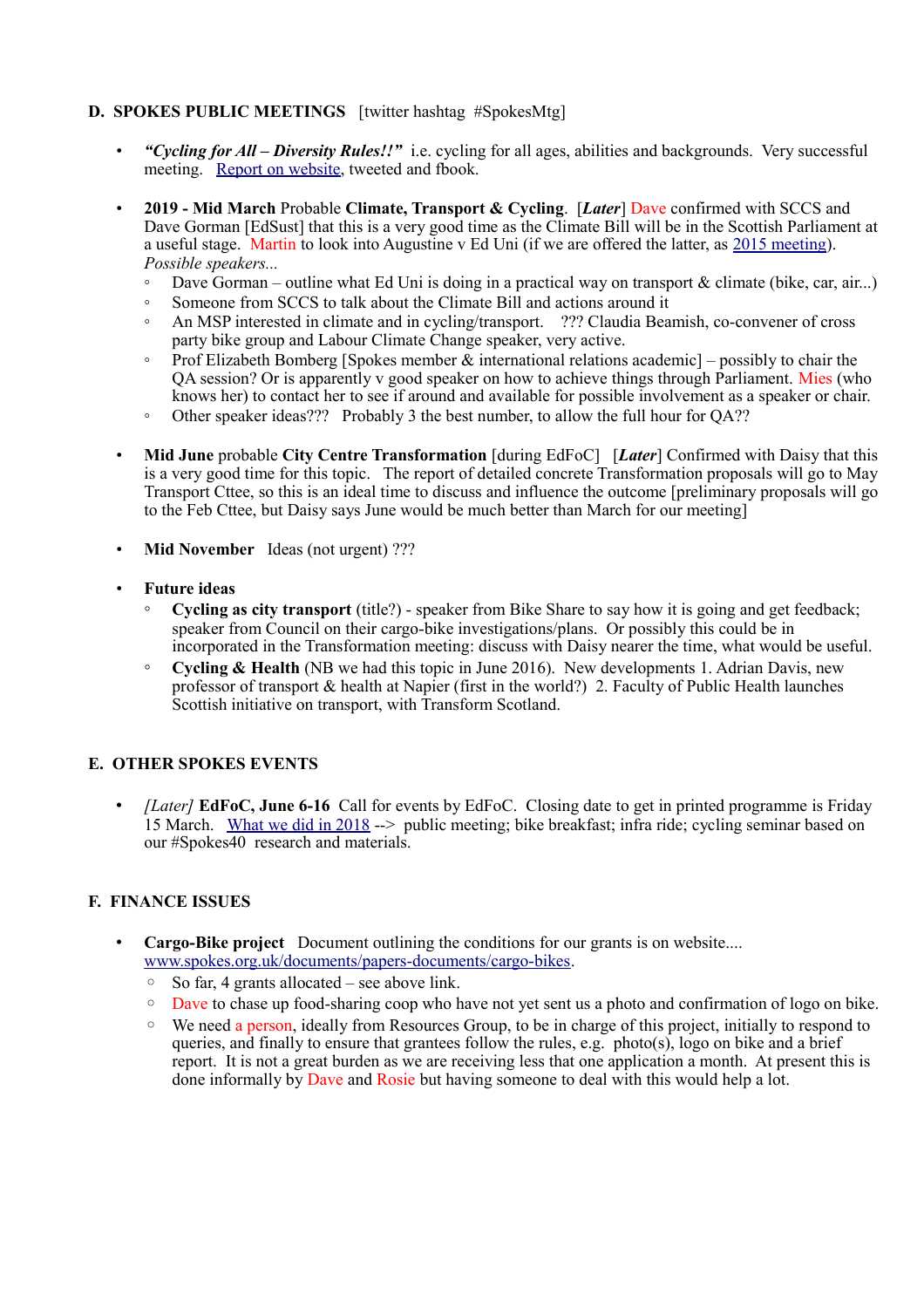## **G. SPOKES MAPS** [various Dave actions here postponed due to campaigning priorities]

- **Map Group** meeting needed soon, especially if Midlothian map running low.
- **Edinburgh** (2016) Future big problems about what base map to use. Joe said Ed Uni social history map (MESH) may be an option – Joe contacted David Langworth of maps group. Also, former spokes member Nick McWilliam, OpenStreets specialist, keen to discuss if that can be used as base.
- **Midlothian** (2015) Now our oldest map, and only map on traditional paper. Are stocks running low in the maps store? Someone to check – I forget who? Judy? Mies?
- **Glasgow 3rd edition** (2016) developed by Spokes & Go-Bike, 12500 copies paid for by council, free (on ordinary paper) from Glasgow Council, but now exhausted. Mies spoke to Glasgow Transport convenor, Cllr Anna Richardson, who would like new edition. Informal discussion held at public meeting  $-$  David Gardiner potentially interested in coordinating. Ian says the map side is held by XYZ who could easily update it, and David would do front side. Ian to draw up draft letter to Cllr Richardson suggesting meeting with her, David and anyone else relevant (+ someone from GoBike – Ian suggests Andy Preece)
- **Shops sales initiative** Paul had suggested we write to all bike shops not stocking it, with free sample map and order form. Maps group agreed. Also Dave had asked our mailout delivery volunteers to ask at shops when dropping in the envelopes  $-2$  or 3 shops stocked as a result of this.
- **Surplus old maps** Surplus in **map store** now largely distributed. Surplus in **office** Dave to contact schools via council contacts (each council) and/or tweeting.
- **Maps history**. Now have archive copies at least one of all Edinburgh and Lothians maps. Martin scanned all covers. Ian and Tim producing documents on map history, Dave to add pictures then go to website.

## **H. TRAFFIC COUNTS**

- Next count mid-May, to be organised by Barbara as usual.
- Possible one-off Princes St/ George St count, to help in our comments on CCWEL and Transformation. Barbara happy to help organising volunteers and working on the details if/when Planning Gp goes ahead. Martin to initiate with Barbara if/when this goes ahead.

## **J. COMPETITIONS**

- **2017 'Low Cost Improvement'** Cllr Chas Booth motion instructs Edinburgh Council Locality officers to consider list – report expected at Feb 2019 Transport Cttee.
- **2018 'My Cycling Transformation'**  *What made the biggest positive difference to your cycling life in the last few years?*
	- Successful competition, resulting in our new [e-bike factsheet,](http://www.spokes.org.uk/wp-content/uploads/2018/10/Fsht-ebike-pall.pdf) prompted by competition entries.
- **2019 ideas** [previous comps at [spokes.org.uk/documents/odds-and-ends-may-be-exciting/competitions\]](http://www.spokes.org.uk/documents/odds-and-ends-may-be-exciting/competitions/) ◦ **Decided on this topic** *… How I encouraged someone (or was encouraged) to cycle* (Snappier title needed ... ?? *Cycling Inspiration!!*)

## **K. SHOPS / SUPERMARKETS PROJECT**

- **Project documents** all at spokes.org.uk: documents : spokes projects : supermarkets or click here [www.spokes.org.uk/documents/papers-documents/supermarkets-project.](http://www.spokes.org.uk/documents/papers-documents/supermarkets-project) Email address [shopsproject@spokes.org.uk](mailto:shopsproject@spokes.org.uk) goes to Michaela and Dave.
- **Leaflet feedback.** Our leaflet aiming to persuade shop managers *why* and *how* to provide good bike parking and access went to all members in Feb mailout, but little feedback – just on Lidl Craigmillar and Prestonpans. Reply from Lidl Scotland HQ, but rather skimpy. However, Lidl Craigmillar now improved, thanks to Planning Group pressure on Council Planning Dept, and local member following up Prestonpans.
- Letter from new member Albert Cabellero with photos of wheel twisters at 2 supermarkets Michaela has written to him re consider joint visit to managers.
- Planning Group also interested in this topic and concerned over examples at Piershill and ??? Possible joint visit to managers – Martin to liaise with Planning Group and Michaela.
- Another possible initiative write/email regional managers of all local supermarkets, with the factsheet and suggesting they undertake a regional initiative.